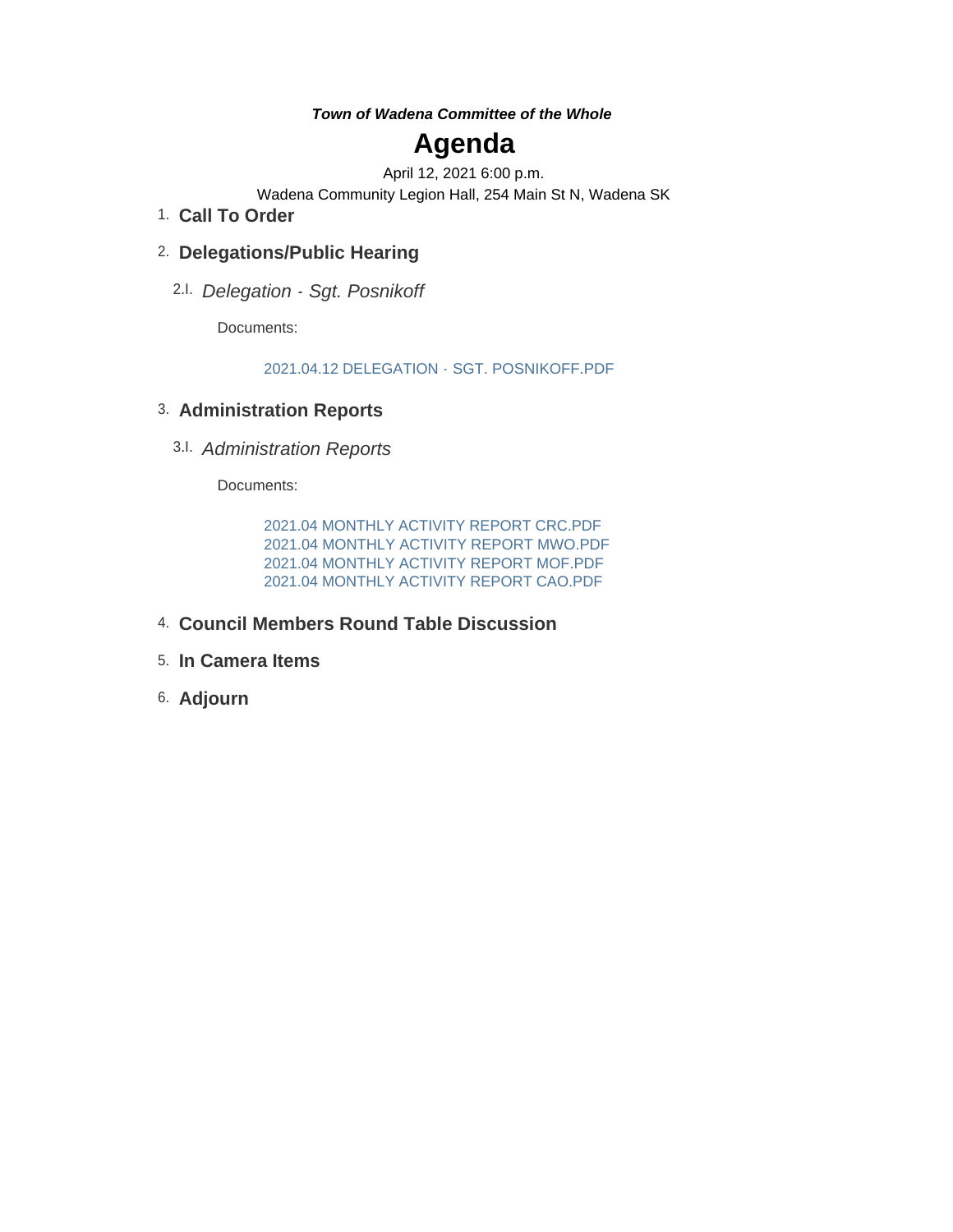

| TO:          | Committee of the Whole                        |
|--------------|-----------------------------------------------|
| <b>FROM:</b> | Jennifer Taylor, Chief Administrative Officer |
| <b>DATE:</b> | April 8, 2021                                 |
| RE:          | <b>Delegation: Sgt. Posnikoff</b>             |

Sgt. Posnikoff is attending the meeting on the request of Council to discuss drugs in Wadena, as a result of their discussion at the February 1, 2021 meeting.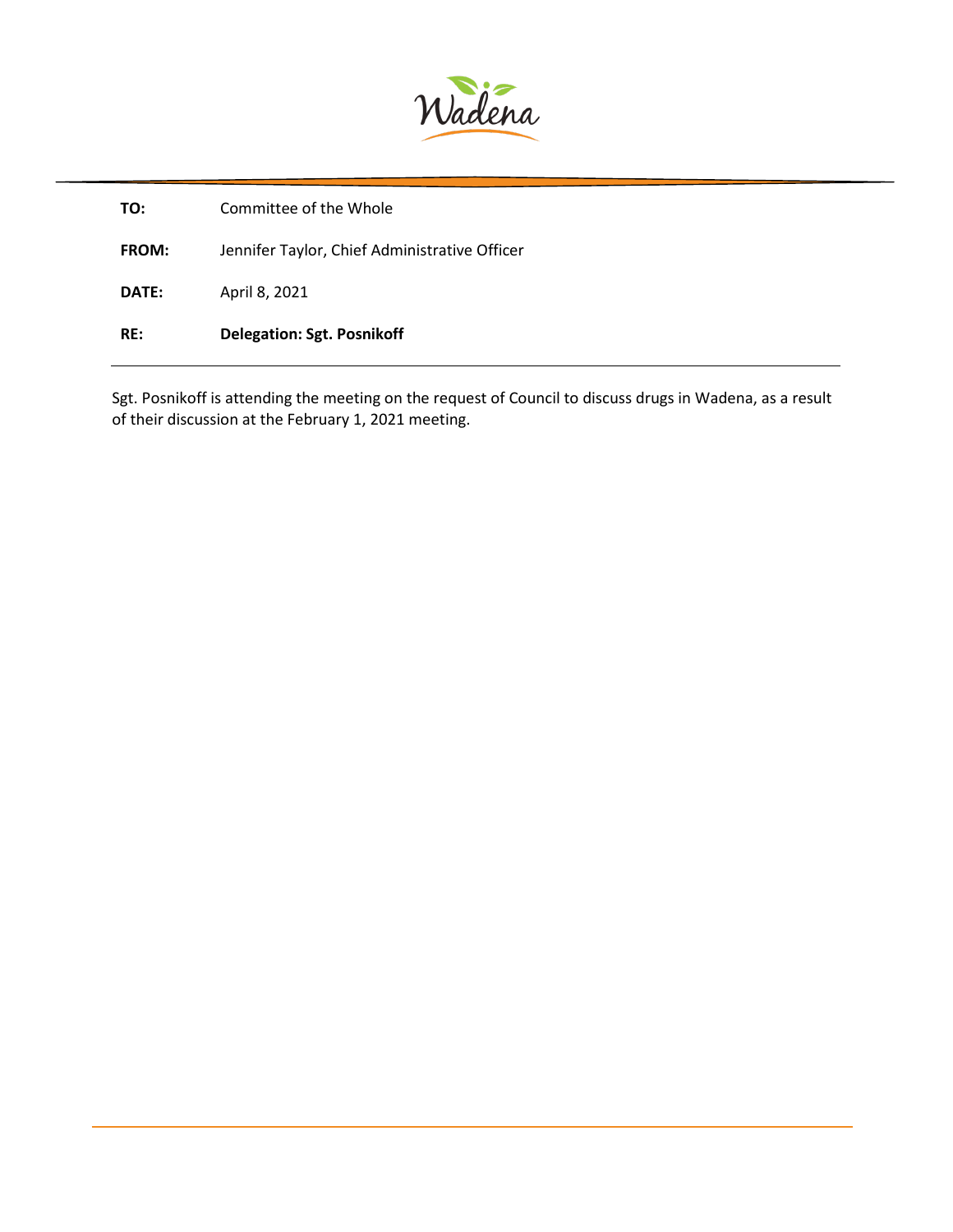

#### **TO:** Mayor and Council

- **FROM:** Jocelyn Holowaty, Community Recreation Coordinator Caitlin Fox, Community Recreation Coordinator
- **DATE:** April 7th 2021

#### **RE: Monthly Activity Report – April 2021**

#### **MARCH ACTIVITIES:**

- Received acceptance for Communities in Bloom competition for summer will be receiving signs and product this next month.
- Ordered 4 garbage cans received 1 waiting on other 3, should be here end of month.
- Received resumes for Playground Program (5).
- Received resumes for Aquatic Centre Lifeguard (5) & Instructors (1) positions, none for Pool Manager. At this point this is not enough qualified staff to run swimming lessons.
- Drafted Advertising Policy
- Invoice March User Groups. Lots of clubs are finishing up and will be done by May.
- Completed Final Report for Sask Lotteries Grant 2020-2021.
- Sent out 2021-2022 Sask Lotteries Grant Applications.
- Applied for the FCC grant for LED Lighting upgrades to Recreation Centre.
- Updated Aquatic Safety Plan needs approval from Health Authority yet.
- Cleaned and updated Aquatic Centre documents and teaching supplies.
- Attended Aquatic webinar and researching Covid guidelines.
- Drafted Wadena Aquatic Centre Covid-19 Response Plan.
- Began discussions with Minor Sports/Rosebud Royals about upcoming Ball season.
- Continuing to monitor SHA health Covid-19 Guidelines and make appropriate changes.

#### **PRIORITIES FOR APRIL 2021:**

- Train CRC Cailtin Fox.
- Interview for Aquatic Staff and Playground Program Staff.
- Advertise for Sponsor Rooms for Recreation Centre.
- Begin discussions for flowerpots for May with Volunteers.
- Updated information on Tourism sites about Wadena Campground.

#### **REQUEST FOR ACTION/DIRECTION/CLARIFICATION**

Interviews for Playground Program and Aquatic Centre will not be booked till Caitlin starts on the 26<sup>th</sup> of April. Consideration about only hiring 1 playground program student, 1 seasonal/playground program and Caitlin taking a larger role for the Program to be considered. Council has suggested more ideas for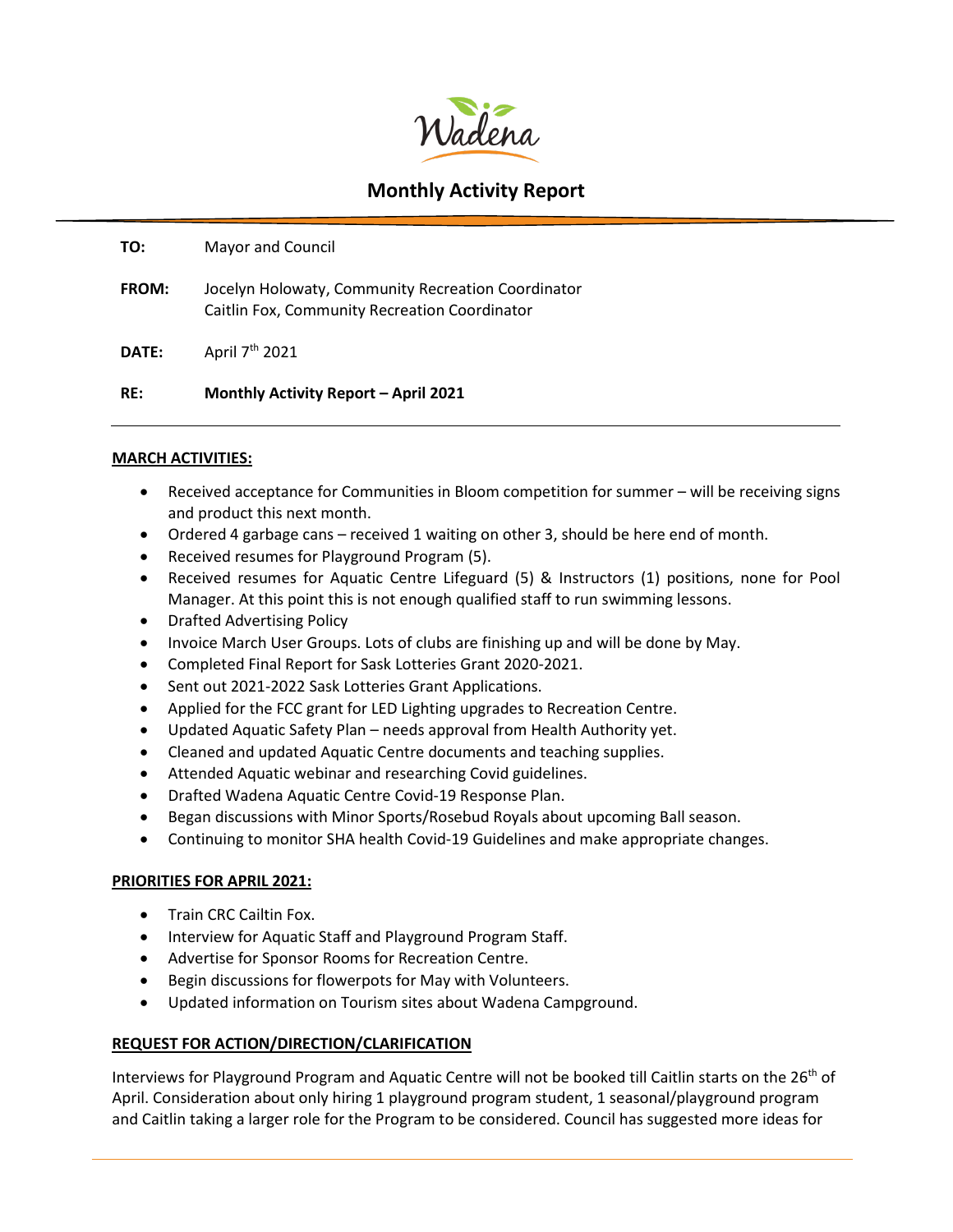getting the community involved during the summer months, if this is the case, and depending on the events, Caitlin would not be able to take a larger role.

Also, consideration about adding an incentive for applicants this year for the Aquatic Centre for training.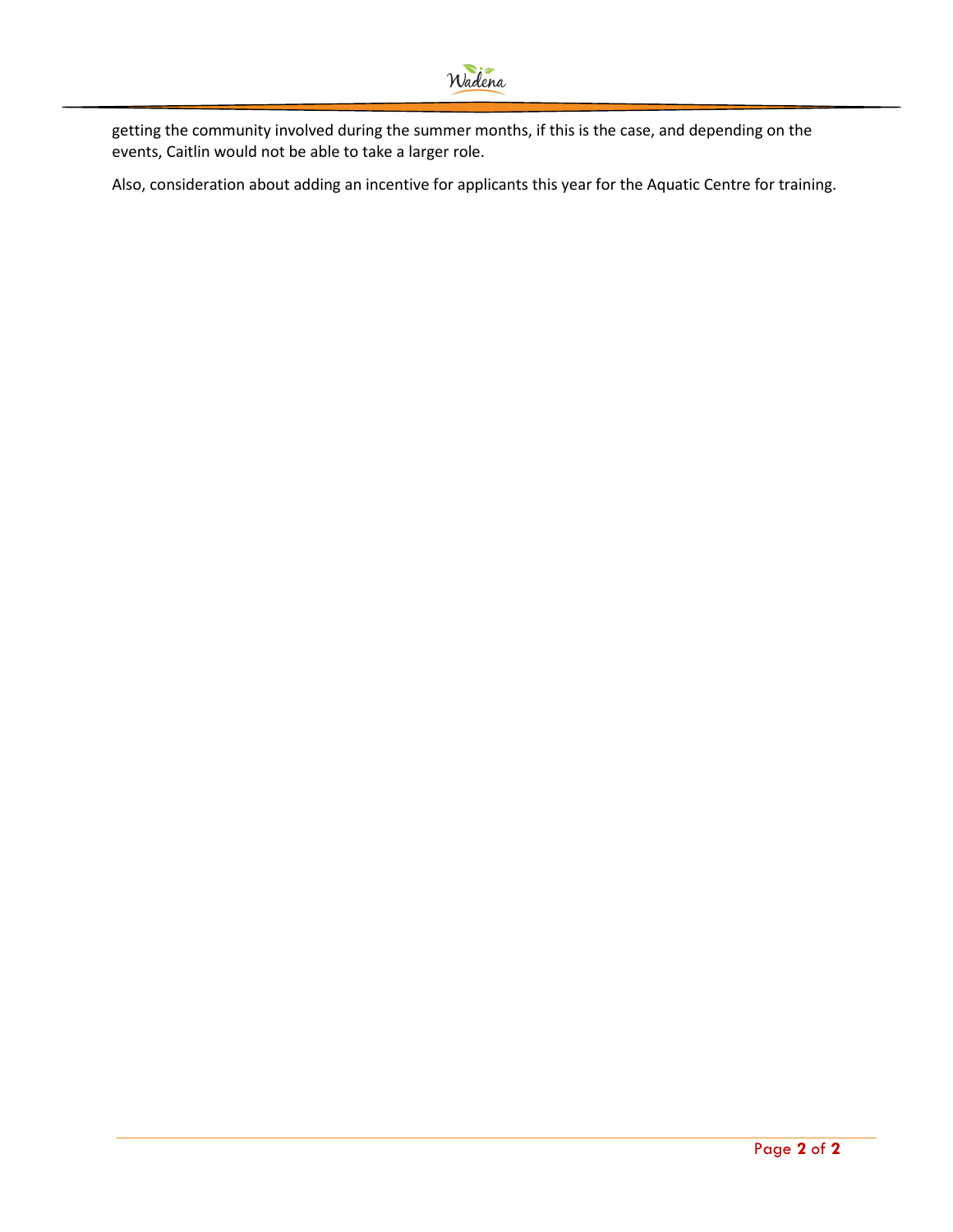

**TO:** Mayor and Council

**FROM:** Alyshia Neuman- Manager of Works and Operations

**DATE:** April 7, 2021

**RE: Monthly Activity Report – April 2021**

#### **MARCH ACTIVITIES:**

#### **Water Treatment and Distribution:**

- Installation of North Filter valve- Replacement
- Installation of Well 6 pump
- Increase of Pot Perm to 5.25, due to visually less colour in the filters, this does not have any negative effect. Daily numbers have improved since well 6 pump has been installed please see WTP Monthly Report for more details.
- Down to one backwash per day
- Chemical and glassware order

#### **Wastewater Treatment and Collection:**

- Selected storm drains being measured for replacement
- Lagoon Dispersal- Spring run off

#### **Outside Services:**

- Curb collection from winter damage
- Mower Inspections completed and ready for spring
- Some tree cutting and pruning
- Alleyway maintenance
- Gravel road prep for Dust suppression
- Mower inspection sheets creation
- Ordering Cold Mix
- Ordering Curb paint

#### **Facilities:**

- Parks and Recreation Cold storage clean-up
- Public Works yard clean-up starting
- Kickboxing equipment installation at fitness center
- Office council chambers and entryway repainting
- Fire Suppression Inspections

#### **Other:**

- Staff o Interviews taking place in April
	- o WHMIS 2015 for new staff- being scheduled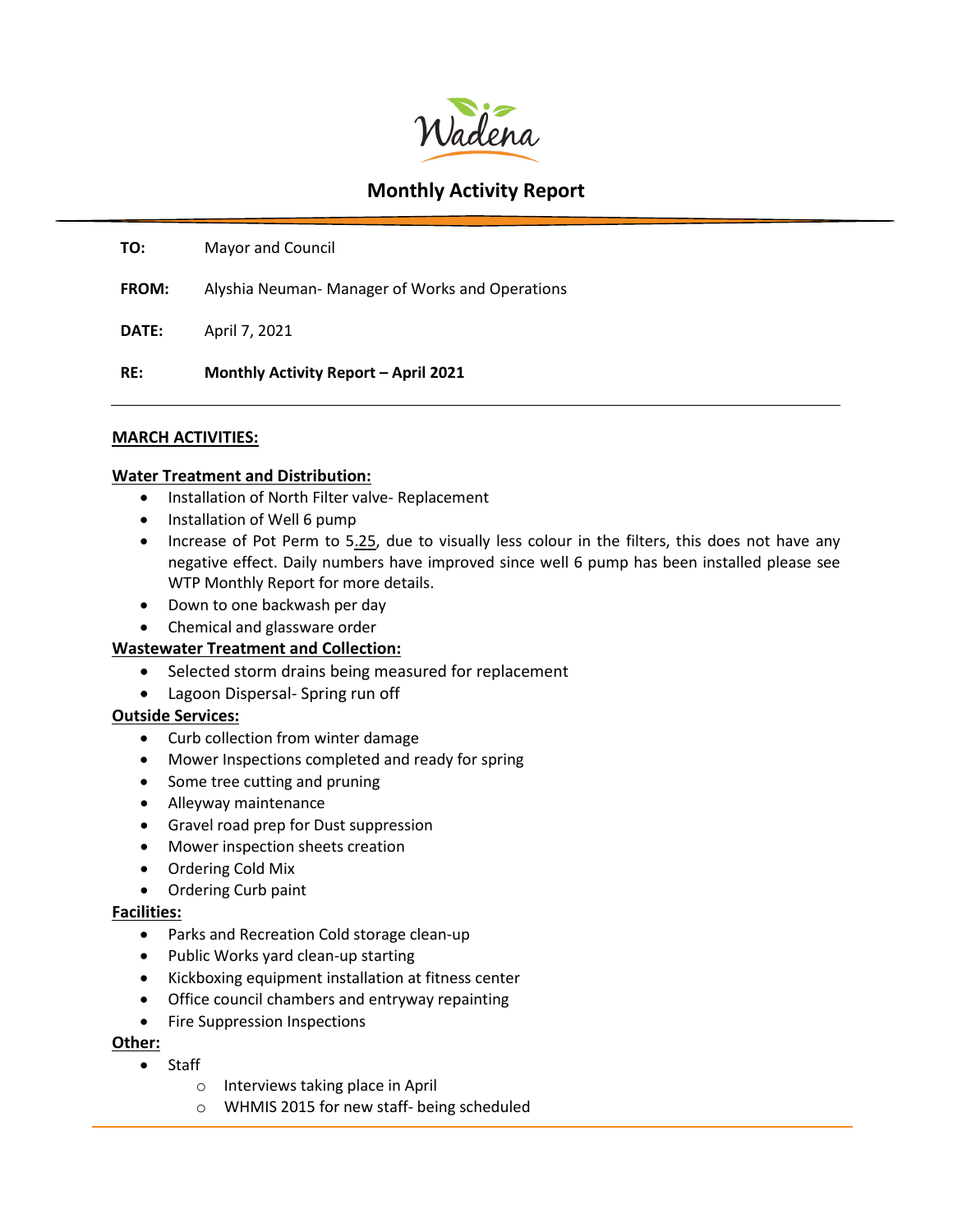

- Training:
	- o Pesticide Application Course being Booked for Alyshia Neuman
	- $\circ$  Works and Operations March 26<sup>th</sup>
- Safety Gear Ordered
- Resolution 057-21 Customer follow-up
	- o Still seeing discolouration from iron at least once per week.

#### **PRIORITIES FOR May 2021**

- Curb Painting
- Town Cleanup
- Campground opening for May Long
- Sportsground opening for spring
- Camper dumping station turn on
- Park maintenance
- Placement of tables in parks
- Garbage Can placement
- Booking Spring 2021 water courses- tentative due to Covid-19
- Tree Chipping
- Lagoon Dredging booking
- Clearwell Cleaning booking

#### **REQUEST FOR ACTION/DIRECTION/CLARIFICATION**

• None Currently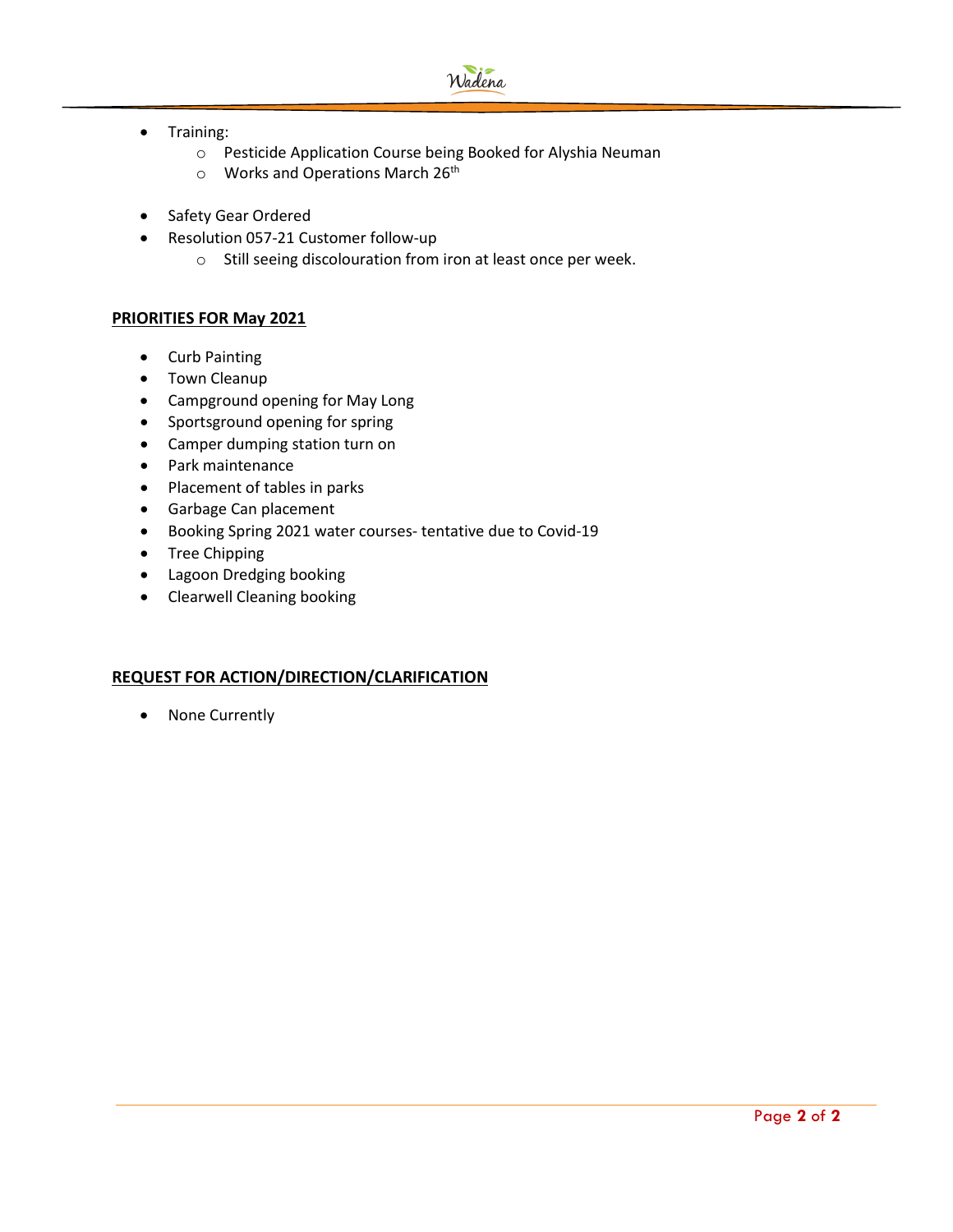

**TO:** Mayor and Council

**FROM:** Lovely Jane Magnaye, Manager of Finance

**DATE:** April 9, 2021

**RE: Monthly Activity Report – April 2021**

#### **APRIL ACTIVITIES:**

- Budget Preparation
- Investment Renewals at CIBC at Crossroads Credit Union
- Asset Management Plan Proposals
- Assessment Processing, Inquiries and Appeals
- Payroll Adjustments CUPE and Out of Scope
- Community Volunteer Income Tax Program (CVITP)
- Trained Anna and Michele
- Update financial related accounts to Anna
- Municipal Grant Response
- Signing Authority for Interim CAO
- COW and Regular Council Meeting
- 2020 Annual Return EPT Update
- 2021 GST HST and PSB Return Quarter 1
- Wages, Salaries and Benefits Distribution
- Training & Meetings
	- $\circ$  Apr 6 Going Green with FCM: Your Guide to the Green Municipal Fund Municipalities of Saskatchewan
	- <sup>o</sup> Apr 20 Good Governance Series: Governance Essentials with George Cuff Municipalities of Saskatchewan

#### **REQUEST FOR ACTION/DIRECTION/CLARIFICATION**

• Nothing at this time